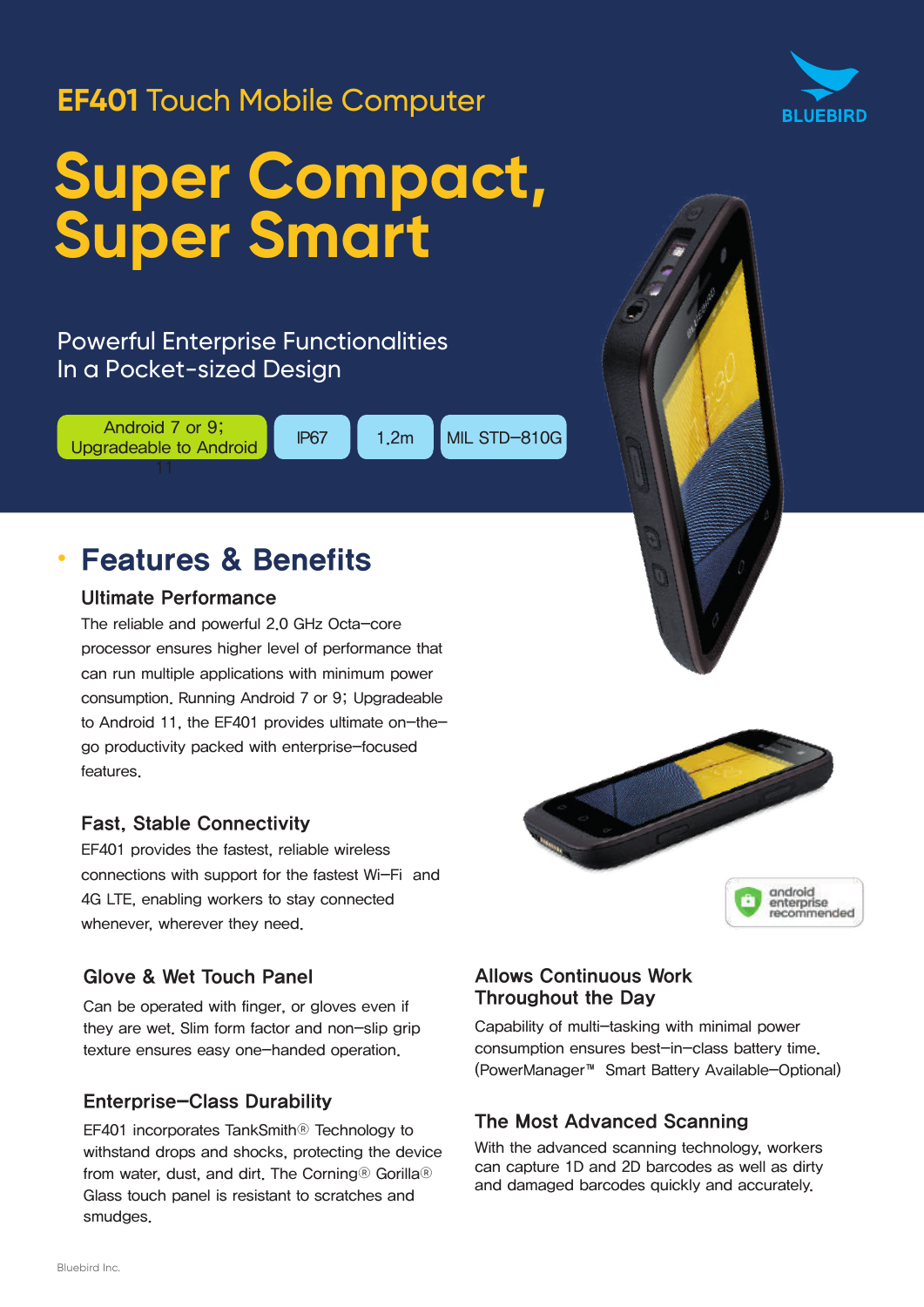

# • Industry & Applications

#### Retail – Associates

- Price checks / changes / audits
- Inventory management
- Financial / loyalty management
- Voice communications
- Buy online, pick up in store

# Field Service

- Task management
- Competitive surveys
- Sales / order tracking
- Order / service automation
- Route optimization

#### Manufacturing

- Asset management
- Building maintenance
- Management of product information
- Supplier management

### Retail – Managers

- Workforce management
- Merchandising
- Promotion compliance
- Planogram management

#### Restaurant & Hospitality

- Order taking
- Mobile payment
- Inventory checks
- Workforce management
- Financial / loyalty applications

#### **Healthcare**

- Patient identity management
- Data management / collection
- Staff collaboration
- Workflow efficiency

## T&L

- Proof of delivery
- Direct Store Delivery(DSD)
- Route Accounting
- Fleet Management
- Delivery tracking

# Public Safety

- Alternate to two-way radio
- Data collection
- ID validation / ticketing
- Records query
- Documentation

# • Enterprise-Focused Features Accessories



\* Remarked accessories are supplied under the terms and conditions.

Please visit our official website or contact to our sales representative for availability of the remarked accessories.